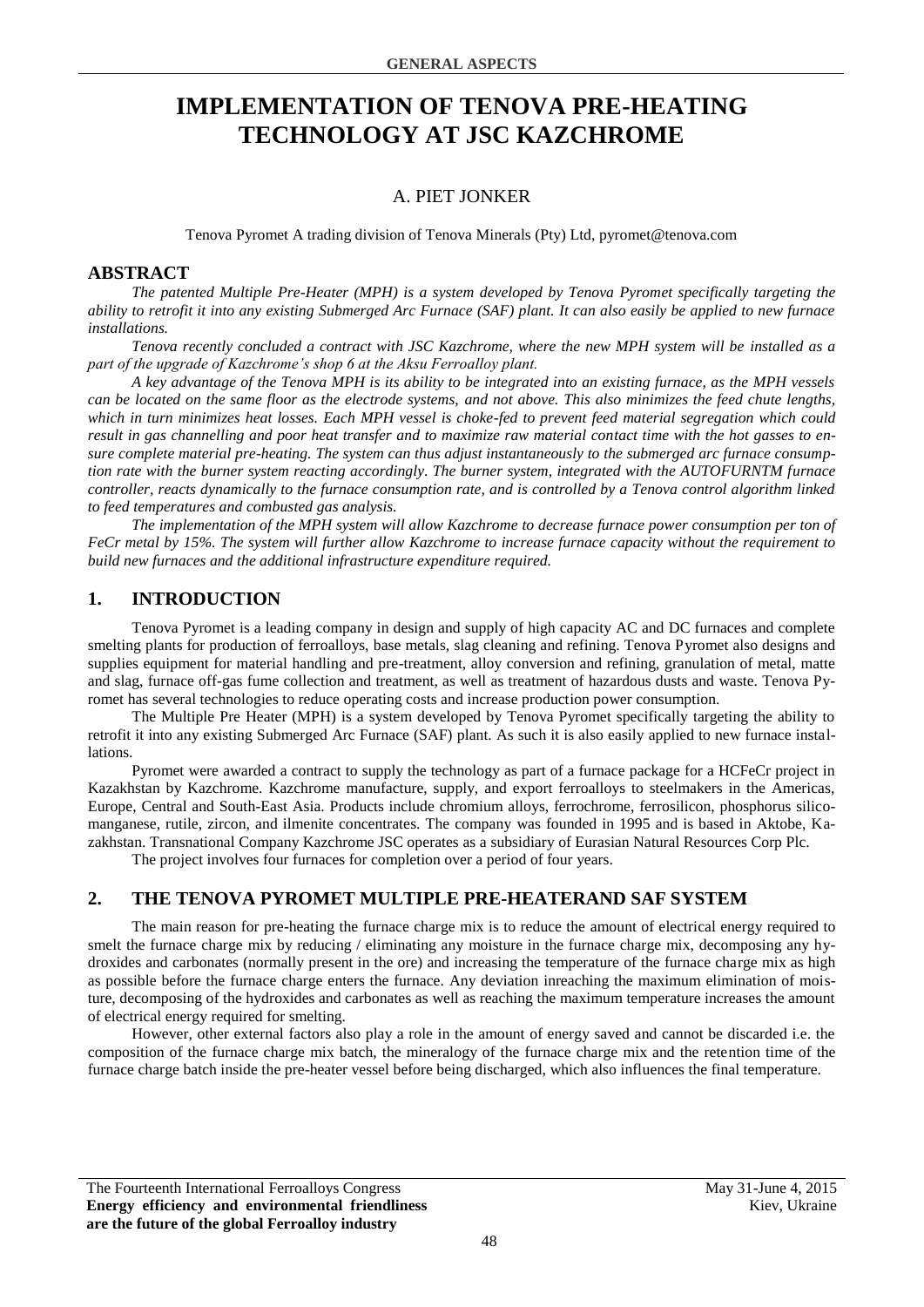#### **2.1 Preheating principle**

The purpose of the preheating is to eliminate the moisture from the furnace feed, to calcinate and preheat the feed to as high temperature as possible reducing the coke requirement. The maximum temperature is limited by the Boudouard reactions:

The preheating degree is thus limited to approximately 700  $\degree$ C with an average temperature of the hot feed at 500 - 550 °C. The required thermal power input into the preheater for preheating depends of the furnace feed composition and metal production, this is normally 350 to 400 kWh/t of metal smelted.

Preheating not only reduces the electrical power consumption in the smelting process, but also increases the CO content of the furnace gas and stabilizes the furnace burden.



**Figure 1.** Sectional view of Tenova Pyromet Multiple Pre-heater

#### **2.2 Benefits (internal and external)**

- Reduction in furnace power consumption = approx. 15 %
- Reduction in volatile matter of the reductant  $=$  approx. 20% (this figure is dependent on the type of reductant used) which increases the CO content of the furnace gas generated
- Stabilized furnace operating resistance, which increases the power input by 0.5 to 1.0 MW due to less electrode movement / transformer tap changer changes as the feed is dry and hot
- Reduction in reductant consumption
- Increased degree of ore reduction

#### **2.3 General**

The Multiple Pre Heater (MPH) is a system developed by Tenova Pyromet specifically targeting the ability to retrofit it into any existing Submerged Arc Furnace (SAF) plant. As such it is also easily applied to new furnace installations.

The Tenova Pyromet MPH forms a uniquely integrated system with the SAF as well as the SAF feed, waste gas and water reticulation systems. The integrated design has been carefully optimized to maximize the system productivity. Particular features of the Tenova Pyromet MPH SAF system are as follows:

• Pre-heater vessels designed to be able to replace any existing feed bin arrangement

The Fourteenth International Ferroalloys Congress May 31-June 4, 2015 **Energy efficiency and environmental friendliness are the future of the global Ferroalloy industry**

Kiev, Ukraine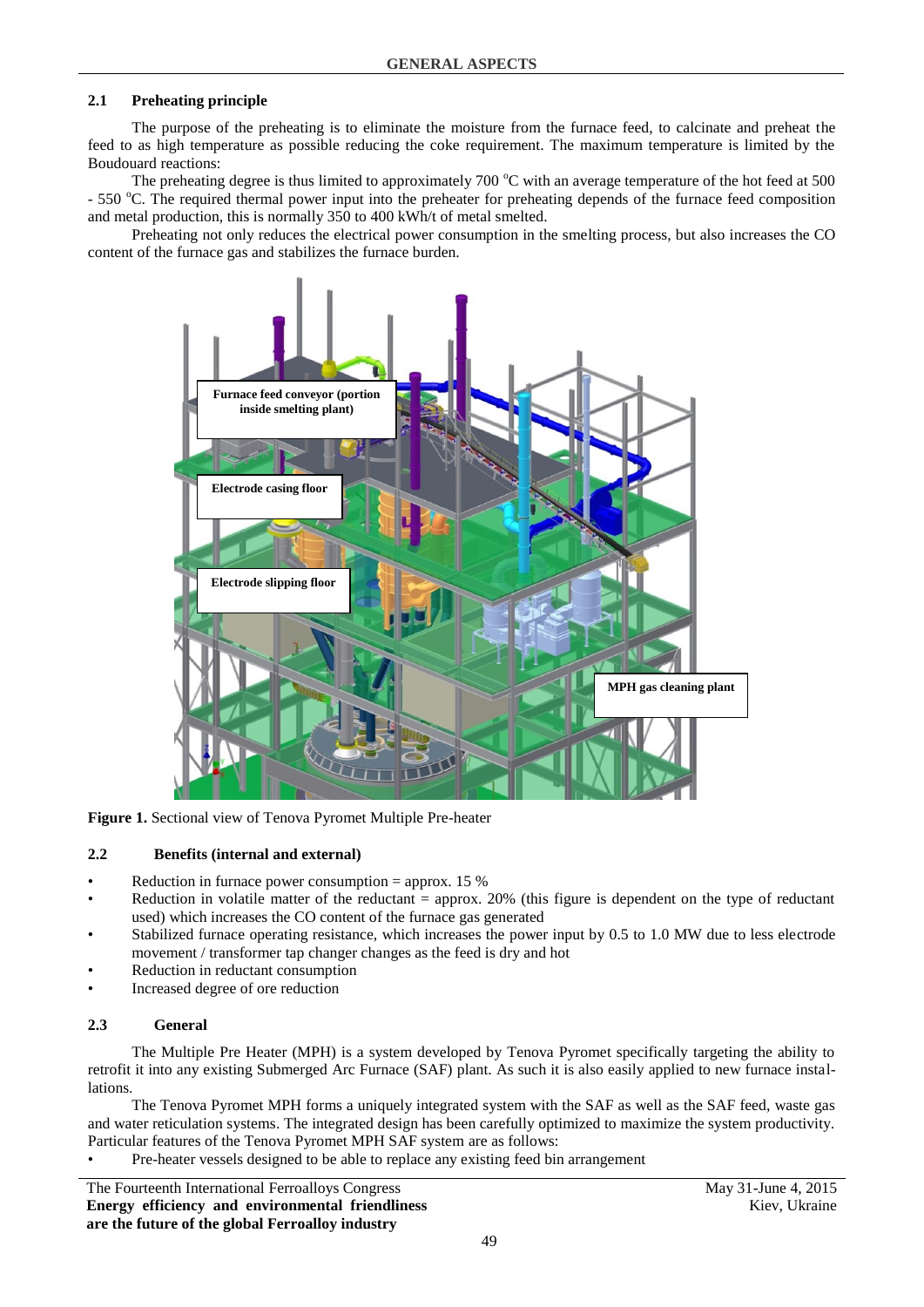- The number of pre-heater vessels can be adjusted to suit the particular SAF arrangement
- Pre-heaters vessels designed to integrate the cold storage, gas collection and heating sections into one vessel
- The raw material batching system located outside the smelting plant is integrated into the MPH unit feed control algorithm. Batches of furnace feed is loaded into the cold storage section of preheater vessel based on material levels
- The MPH is choke-fed from the cold storage section to maximize raw material contact time with the hot gasses to ensure complete material pre-heating. The feed system instantaneously adjusts to the SAF consumption rate and the burner system reacts accordingly
- The internal feed system link between the cold storage and heating sections prevent feed material segregation which could result in gas channelling and poor heat transfer. A patent application is pending for this novel solution to prevent feed material segregation
- A unique gas/solid separation approach within the pre-heater vessel
- A unique gas distribution system is used to which Tenova Pyromet has the sole global license rights. The design of this system lends itself to ease of maintenance and replacement at end of life cycle
- A dual burner system ensures the ability to achieve the power input to the MPH in line with the furnace power input and rate of furnace feed consumption. The design ensures the ability to maintain power across a very large range of furnace feed rates
- The MPH system is fired using gasses being produced in the SAF with surplus gas available to a power generation plant
- A unique Tenova Pyromet temperature control algorithm ensures maximum energy input to each of the MPH units individually which maximizes the level and consistency of pre-heat temperature
- The Tenova Pyromet unique control algorithm ensures consistent levels of hot feed to the SAF, which is essential for efficient control of the SAF. A patent application is pending for this unique algorithm
- The Tenova Pyromet MPH/SAF design minimizes the feed chute lengths, minimizing heat losses. The feed chute lining design maximizes refractory life and, together with the short length, minimizes the refractory costs over the life of the plant
- The MPH gas system is controlled by a Tenova Pyromet algorithm linked to gas analyzers to minimize the presence of oxygen in the system thus minimizing the carbon burn-out in the system. This algorithm forms part of the unique control algorithm patent application
- The control system is designed by Tenova Pyromet to ensure there are no safety risks associated with the reticulation and use of CO/H2 containing gasses
- The unique control system and equipment selection ensures market leading MPH availability, in the order of 90% of SAF power on time
- Tenova Pyromet dimensions the SAF to be able to handle the requirements of both hot and cold furnace feeds with the varying burden resistances and resulting rates of metal
- The Feed Batching System, MPH, SAF and Gas Cleaning/Reticulation Systems are highly automated and totally integrated allowing control by one operator per complete furnace system

## **2.4 Process description**

## **2.4.1** *Batching*

The furnace feed proportioning system is located outside the smelting plant. The furnace feed material is fed through an automated batching system onto the furnace feed conveyor that conveys the feed to the top floor of the smelting plant.

Accuracy of the feed system is critical in controlling the furnace feed and the batching. Batch calculations are performed according to a predetermined recipe with automatic feed corrections based on actual weighed mass done in the following batch.

The capacity of the feed conveyor is sized as such to ensure that the level in each preheater cold storage section vessel can be maintained during the tapping cycle.

## **2.4.2** *Preheating*

The multiple preheaters are steel vessels located on the electrode slipping floor and extend through the floor above (normally the paste addition floor) to the underside of the feed conveyor floor.

Each vessel comprises a feed zone where the cold feed material is stored, a gas zone where the top gas from the pre heating process is stored and extracted, a upper heat zone where feed material is heated by the hot gas and lower heat zone where the hot feed material is stored prior to being conveyed into the smelting process. The gas - and heat zones is one large portion of the vessel with the feed zone located directly above the gas zone and connected to the heat zones through multiple feed ducts extending through the gas zone, thus one vessel. These multiple feed ducts create a choke feed arrangement to ensure that gases present in the gas - and heat zones do not escape to the ambient surround